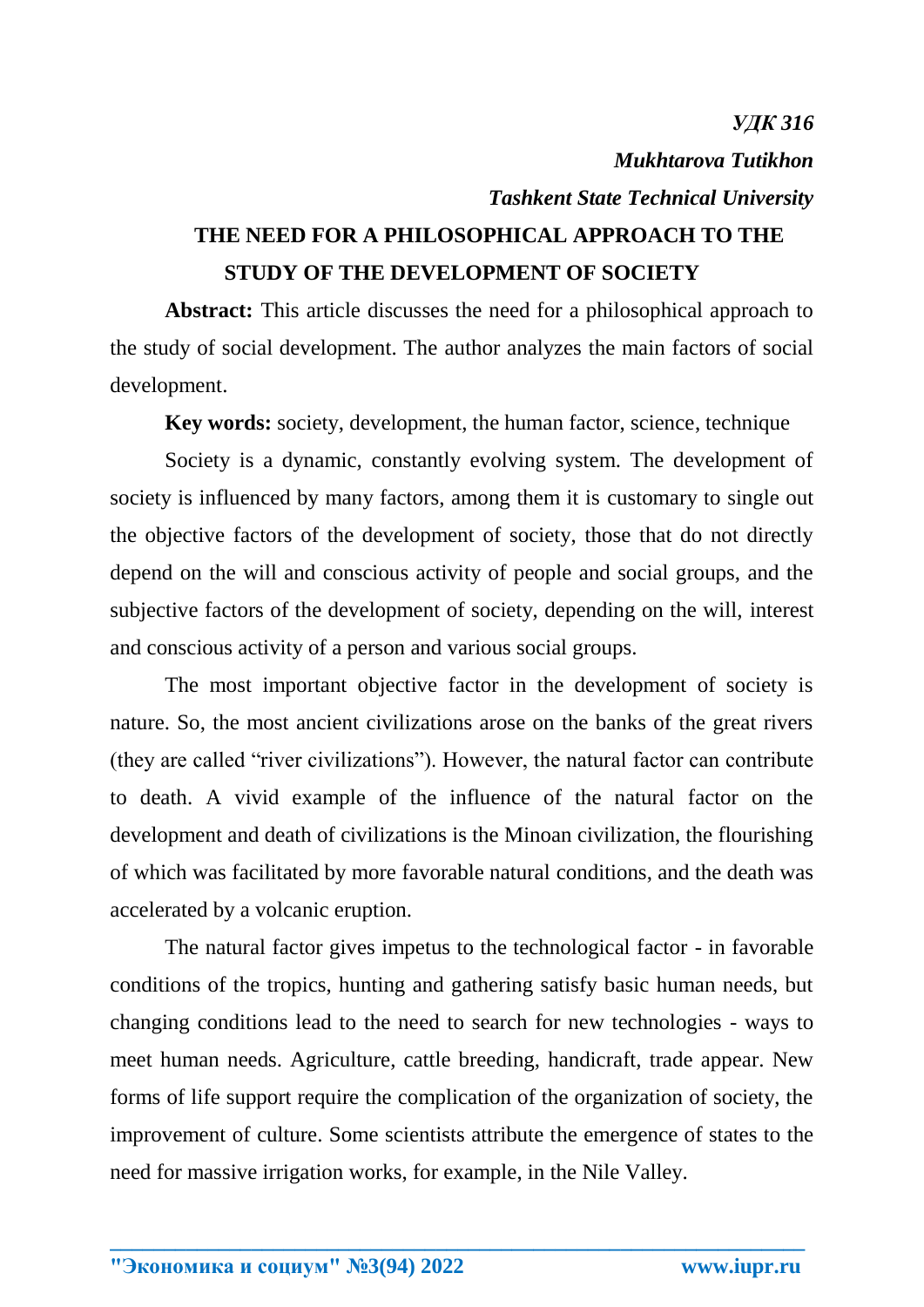The technological factor can contribute to the rapid development of society, demographic growth, due to which there are more opportunities for subjective factors to manifest themselves. The main subjective factors in the development of society are the masses, social groups and historical figures. All factors can contribute to both the progress and regression of society.

In modern sociology, historical progress is associated with the process of modernization, i.e., the transition from a traditional society to an industrial one, and then to a post-industrial one.

Based on the foregoing, we can say that the main criterion for progress is the degree of freedom that society provides to the individual for the maximum development of its capabilities. However, moving forward does not exclude return movements, regression. Thus, the development of labor tools, high labor productivity are obvious evidence of progress, but they have given rise to global environmental and raw material problems. The conveniences of city life are accompanied by numerous "diseases of urbanization". Progress is inconsistent. The inconsistency of progress lies in the fact that progress in one area of public life may be accompanied by, or even be the cause of, regression in another area of public life.

Regression is the idea of such a development of society, when it becomes less complex, developed, cultural than it was.

From Weber's point of view, the source and driving force behind the development of society is the Protestant ethic: a person must work to become God's chosen one for salvation.

There are many definitions of the term "society". In a narrow sense, society can be understood as a certain group of people united for communication and joint performance of any activity, as well as a specific stage in the historical development of a people or country. In a broad sense, society is a part of the material world isolated from nature, but closely connected with it, which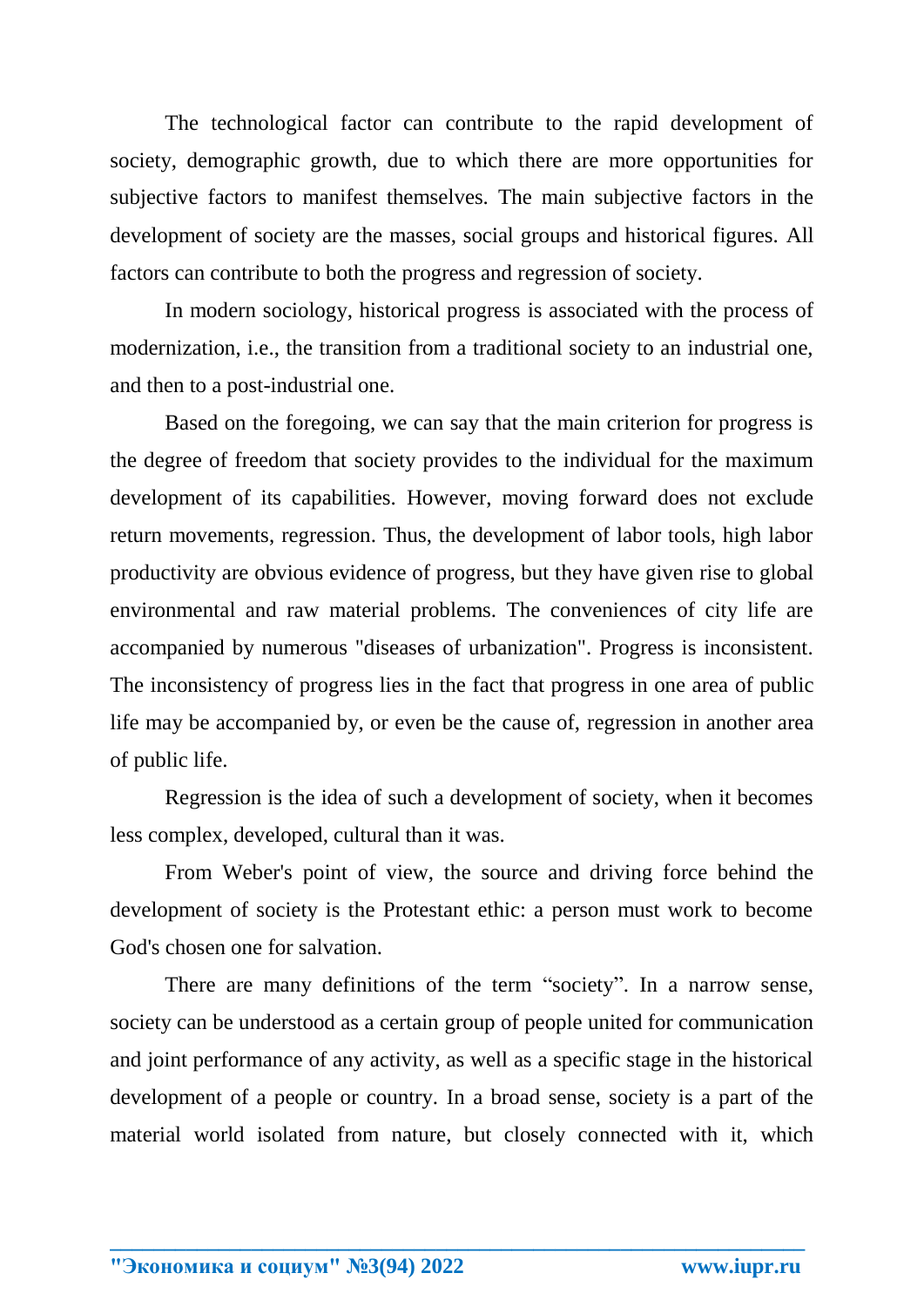consists of individuals with will and consciousness, and includes ways of interacting people and forms of their unification.

In philosophical science, society is characterized as a dynamic selfdeveloping system, i.e., such a system that is capable of seriously changing, at the same time retaining its essence and qualitative certainty. The system is defined as a complex of interacting elements. In turn, an element is some further indecomposable component of the system that is directly involved in its creation.

To analyze complex systems, like the one that society represents, scientists have developed the concept of "subsystem". Subsystems are called "intermediate" complexes, more complex than the elements, but less complex than the system itself.

It is customary to consider the spheres of public life as subsystems of society, which are usually divided into four:

The economic sphere is in many respects defining in relation to other spheres. It includes industrial and agricultural production, the relationship of people in the production process, the exchange of products of production activity, their distribution.

The social sphere includes layers and classes, class relations, nations and national relations, the family, family and domestic relations, educational institutions, medical care, and leisure.

The political sphere of the life of society includes state power, political parties, relations of people associated with the use of power to realize the interests of certain social groups.

The spiritual sphere covers science, morality, religion, art, scientific institutions, religious organizations, cultural institutions, and the corresponding activities of people.

So, we have identified four main areas of modern society. They are closely related and influence each other. For example, if the country's economy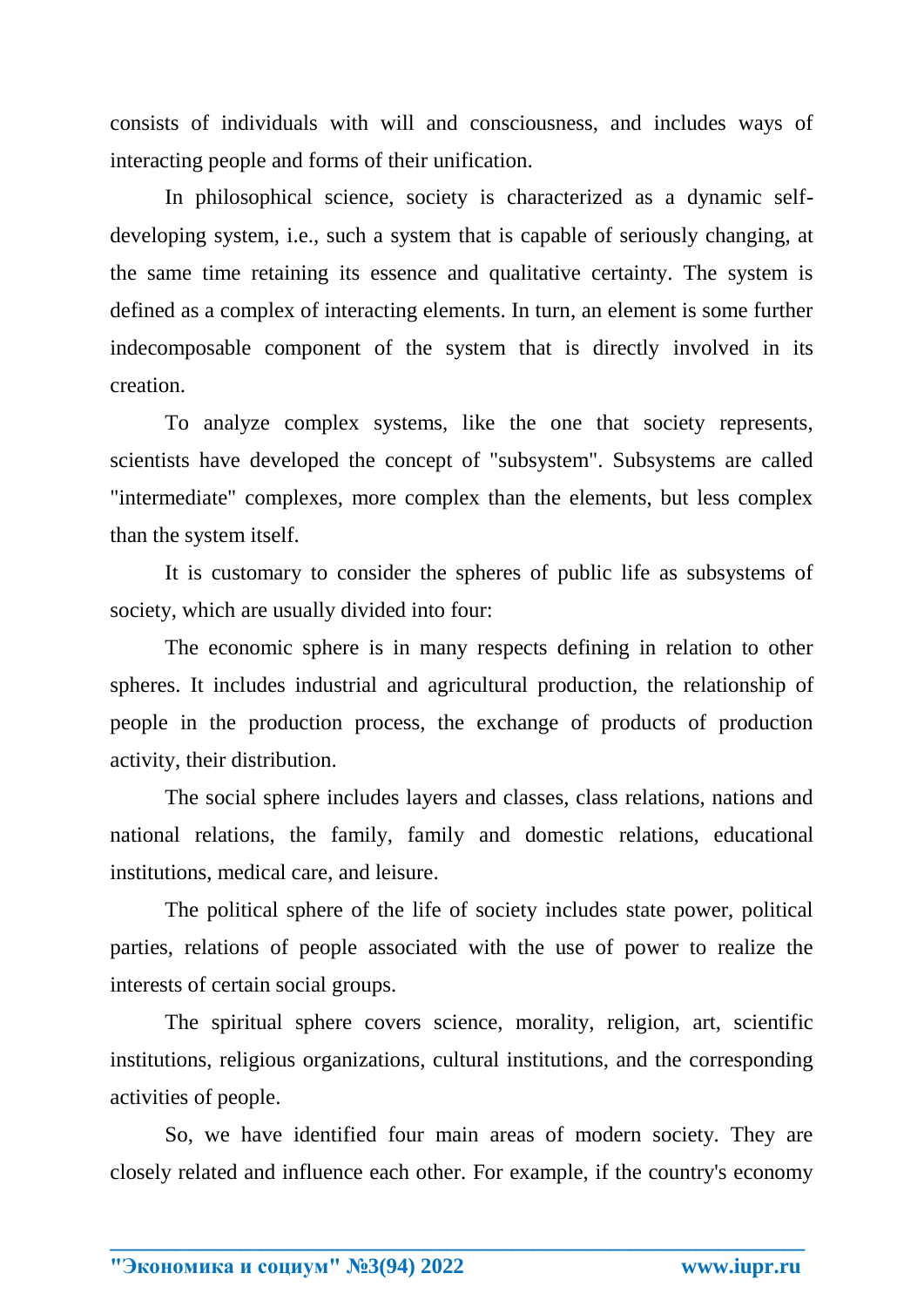does not fulfill its tasks, does not provide the population with a sufficient amount of goods and services, does not expand the number of jobs, then the standard of living drops sharply, there is not enough money to pay salaries and pensions, unemployment appears, and crime grows. In other words, success in one, economic, area affects well-being in another, social. The economy also influences politics. When the economic reforms in Russia in the early 1990s led to a sharp stratification of the population, i.e. the emergence of very rich people at one extreme and very poor people at the other, political parties oriented towards communist ideology became more active.

## **References:**

- 1. AZ Solijonovna. The process of national and spiritual democracy of the personal socialization and its functions// Hunan Daxue Xuebao/Journal of Hunan University Natural Sciences// Vol. 48. No. 12. 湖南大学学报 (自 然 科 学 版 ), 2021. Pages 1565-1571. <https://johuns.net/index.php/abstract/239.html>
- 2. Solijonovna, Z. A. (2020). Modern Information Technologies A Factor Of Increasing Youth Education, Potential And Spirituality. The American Journal of Social Science and Education Innovations, 2(09), 554-560. <https://doi.org/10.37547/tajssei/Volume02Issue09-83>
- 3. Aripova, Z. S. Informatizing society as one of the reasons for creating a global society / Z. S. Aripova, A. A. Aysachev // Экономика и социум. –  $2021. - No 4-1(83)$ .  $- P. 62-65$ .
- 4. Aripova, Z. S. Cultural traditions: their essence and structure / Z. S. Aripova // Экономика и социум. – 2020. – No 5-1(72). – P. 16-19.
- 5. Aripova, Z. S. Essence and life meaning of world view / Z. S. Aripova // Экономика и социум. – 2020. – No 11(78). – P. 78-81.
- 6. Abdurahmon K., Abdulazizovich K. U. SOME ISSUES OF IMPROVING SECURITIES ACCOUNTING //Conference Zone. – 2021.  $- C_{1} 129 - 132.$
- 7. Kamolov A. A., Raximov M. EFFICIENT ATTRACTION OF INVESTMENTS IN THE ECONOMY //Теория и практика современной науки. – 2018. – №. 1. – С. 762-765.